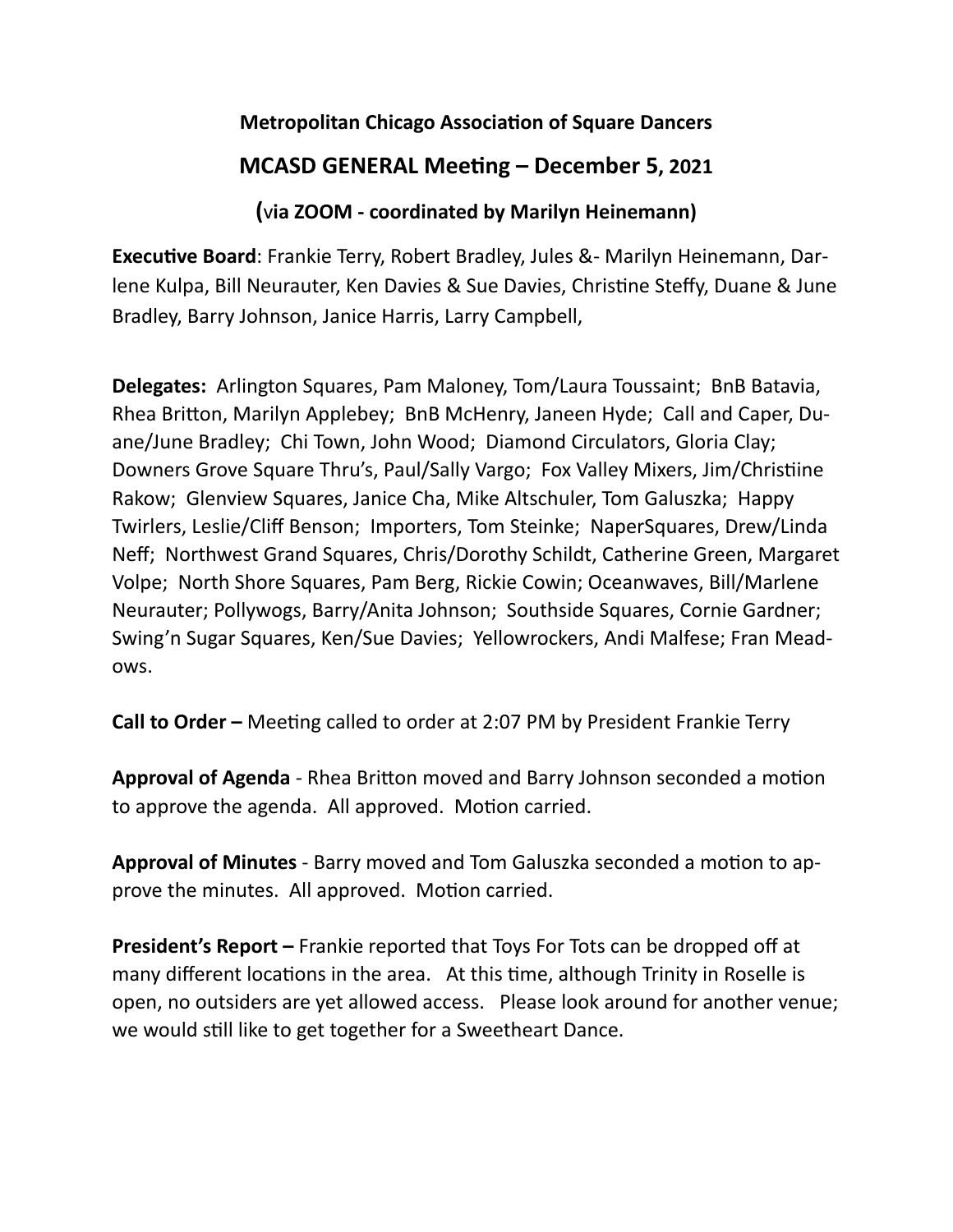**Vice President** MCASD will co-sponsor a New Dancer Dance on December 19, 2021 with Glenview Squares hosting.

**Secretary** – Marilyn thanked everyone who got back with club information.

**Treasurer's Report** - Larry emailed spreadsheets to all clubs. In summary - our treasury totals \$21,395.62 with \$13,573.54 in savings and \$7,822.08 in a CD. Janeen Hyde moved that the report be filed for audit. All clubs have paid dues and insurance. A tentative dance budget has been proposed, and the Executive Board will approve the final budget at the next Executive Board meeting.

**Insurance** – Bill Neurauter has sent information to all clubs via email, and asked that you read those.

**SCISDA** - Ken Davies reported no new news for the 2022 Convention.

**Website -** MCASD and Square Dance Chicago websites - Every club should load any and all dances and lessons as soon as they are confirmed on these websites. If you have trouble contact Brian, the webmaster.

**Publicity/Marketing -** Pam Berg announced that if you want your lessons and/or word to be publicized, please volunteer to be on her committee.

**Newsnotes** - No report

**Friendship Award -** No report

**Unfinished Business -** None

**New Business -** Janice Cha announced she is in charge of Education for the 2022 National Convention in Indiana. We are still hoping to have a Pumpkin Ball in 2022.

**Open Forum -** Clubs reported their current status - For specific information, please check the MCASD or individual club websites, but in general - a few clubs are NOT yet dancing (usually because of a lack of affordable venue), several clubs are dancing in a new location, several clubs have been dancing since the beginning